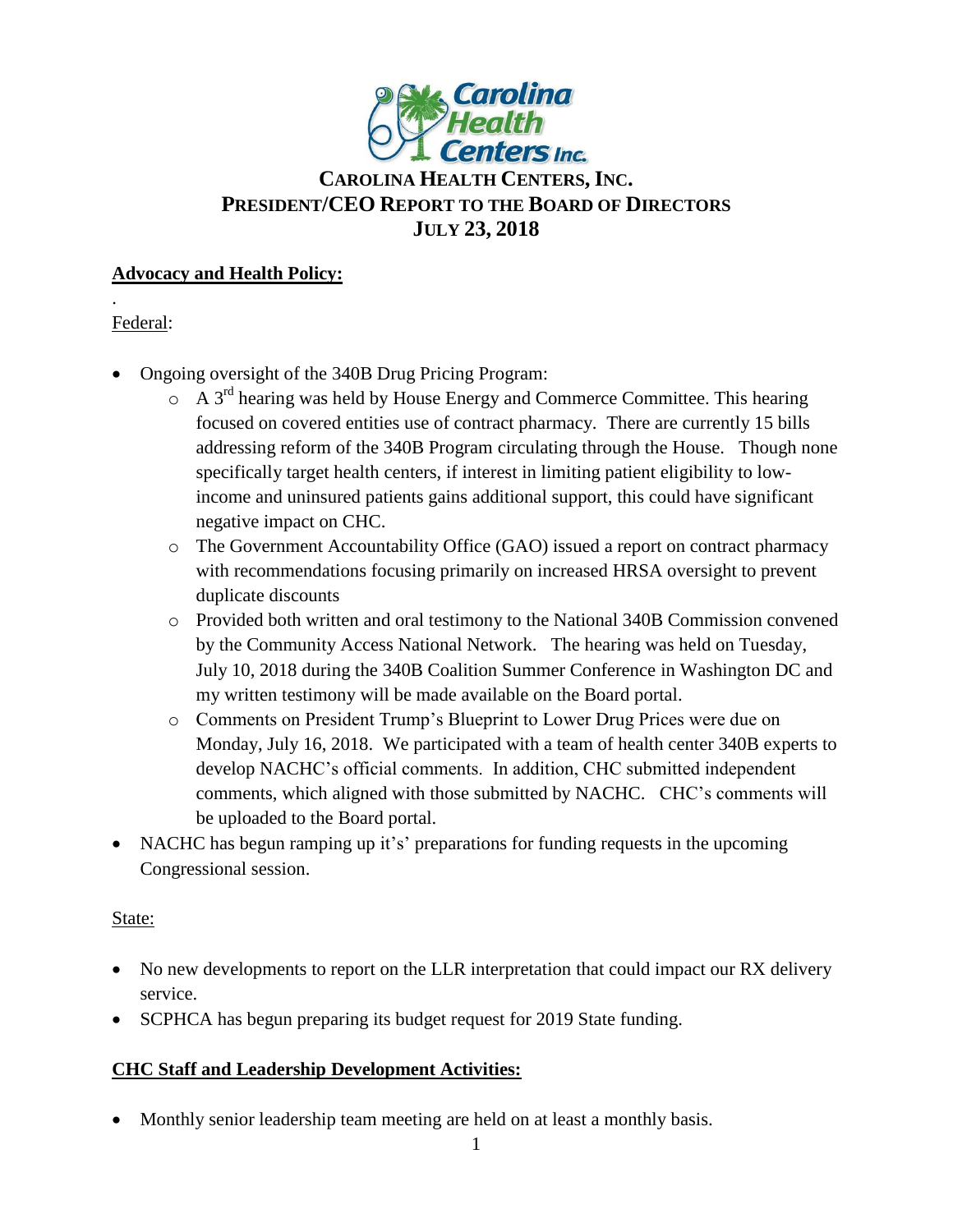# **Strategic and Operational Activities**

- Department of Pharmacy:
	- o Breaking news: Chris Christian, CHC's Financial Analyst/340B Compliance Manager has successfully completed the Apexus Certified Expert and is one of only a handful of certified 340B Aces in the nation.
	- o The data review portion of our independent audit is underway with the onsite portion of the audit scheduled for 3 days the week of August  $6<sup>th</sup>$ . A report will be provided to the board once the auditor's report is finalized.
	- o Onboarding of our first contract pharmacy Curant continued with a presentation at the upcoming quarterly meeting of the medical staff on July  $12<sup>th</sup>$ .
	- $\circ$  We continue to evaluate options for a 3<sup>rd</sup> pharmacy location Clinton. Meetings have been held with GHS/Laurens County Hospital in order to consider various collaborative approaches to this expansion. Paul Grogan may provide an update during this Board meeting.
	- o The clinical pharmacist candidate interviewed last month has accepted position with another organization. An active recruiting effort is underway.
- Department of Family Medicine:
	- $\circ$  We had to initiate a terminal action with the physician at LC4. I reviewed the circumstances related to this action with the Board Chair. We are working with both GHS and various recruiting firms to secure adequate physician coverage for this difficult to staff site.
- Department of Pediatrics:
	- o Finalized a contract with Dr. Shelly Brigman, a developmental pediatrician who will be joining the staff at TCC on or before October 1, 2018 with a planned 80/20 between general pediatrics and developmental pediatrics.
	- $\circ$  Continuing to recruit for a 3<sup>rd</sup> pediatrician at Hometown Pediatrics. To date have conducted phone interviews with 4 candidates, two of whom were favorably received by the interview team (Drs. Simons, Bonettii, and Jenkins and Sue Veer) and Coursey will be coordinating an on-site interview visit with at least one of them.
- Behavioral Health:
	- o Beckman positions are currently fully staffed and seeing patients.
- CIMS:
	- o CIMS Mid-Year Partners meeting is scheduled for July 29-31, 2018. This meeting will be attended by CEO, CFO, CMO, COO and Director of Quality and Population Health.

# **Consulting:**

Consulting engagements completed and billed during the month: